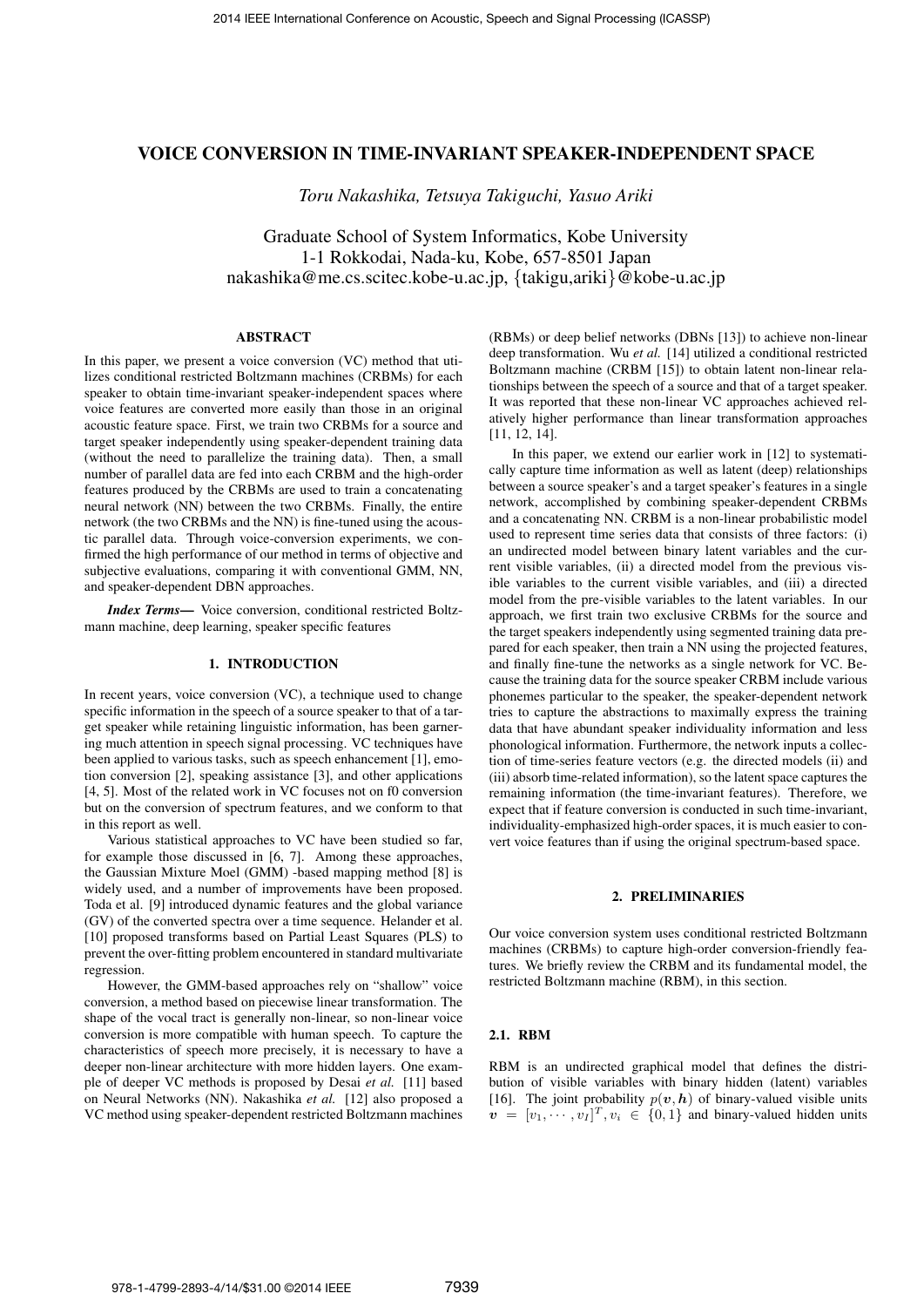$h = [h_1, \dots, h_J]^T, h_j \in \{0, 1\}$  is defined as follows:

$$
p(\boldsymbol{v}, \boldsymbol{h}) = \frac{1}{Z} e^{-E(\boldsymbol{v}, \boldsymbol{h})}
$$
 (1)

$$
E(\boldsymbol{v}, \boldsymbol{h}) = -\boldsymbol{b}^T \boldsymbol{v} - \boldsymbol{c}^T \boldsymbol{h} - \boldsymbol{v}^T \boldsymbol{W} \boldsymbol{h}
$$
 (2)

$$
Z = \sum_{v,h} e^{-E(v,h)} \tag{3}
$$

where,  $W \in \mathbb{R}^{I \times J}$ ,  $b \in \mathbb{R}^{I \times 1}$ , and  $c \in \mathbb{R}^{J \times 1}$  are the weightparameter matrix between visible units and hidden units, a bias vector of visible units, and a bias vector of hidden units, respectively.

Because there are no connections between visible units or between hidden units, the conditional probabilities  $p(h|v)$  and  $p(v|h)$ form simple equations as follows:

$$
p(h_j = 1|\mathbf{v}) = \sigma(c_j + \mathbf{v}^T \mathbf{W}_{:j})
$$
\n(4)

$$
p(v_i = 1 | \mathbf{h}) = \sigma(b_i + \mathbf{h}^T \mathbf{W}_{i:}^T)
$$
\n(5)

where  $W_{ij}$  and  $W_i$ : denote the j-th column vector and the i-th row vector, respectively, and  $\sigma(x)$  indicates an element-wise sigmoid function; i.e.,  $\sigma(x) = 1./(1 + e^{-x})$ .

For parameter estimation, the log-likelihood of a collection of visible units  $\mathcal{L} = \log \prod_n p(v_n)$  is used as an evaluation function. Differentiating partially with respect to each parameter, we obtain:

$$
\frac{\partial \mathcal{L}}{\partial W_{ij}} = \langle v_i h_j \rangle_{data} - \langle v_i h_j \rangle_{model}
$$
 (6)

$$
\frac{\partial \mathcal{L}}{\partial b_i} = \langle v_i \rangle_{data} - \langle v_i \rangle_{model} \tag{7}
$$

$$
\frac{\partial \mathcal{L}}{\partial c_j} = \langle h_j \rangle_{data} - \langle h_j \rangle_{model} \tag{8}
$$

where,  $\langle \cdot \rangle_{data}$  and  $\langle \cdot \rangle_{model}$  indicate expectations of input data and the inner model, respectively. However, it is generally difficult to compute the second term, so typically, expectation of the reconstructed data  $\langle \cdot \rangle_{recon}$  computed by Eqs. (4) and (5) is alternatively used [13]. Using Eqs. (6), (7), and (8), each parameter can be updated by stochastic gradient descent.

## 2.2. CRBM

CRBM is an extended version of RBM proposed by Taylor *et al.* [15], and is suitable for the representation of time series data. In addition to the use of an undirected model as in RBM, CRBM also employs directed models between binary hidden units  $h^{(t)} = [h_1^{(t)}, \cdots, h_J^{(t)}]^T, h_j^{(t)} \in \{0, 1\}$  and a collection of binary visible units  $\{v^{(p)}\}_{p=t-P}^t, v^{(p)} = [v_1^{(p)}, \cdots, v_{I_{-}}^{(p)}]^T, v_i^{(p)} \in \{0, 1\}$ at the current frame  $t$ . For simplicity, we choose  $P = 1$  in this paper (*P* is the number of previous frames from the current frame taken into account). In this model, there are three types of parameters to be estimated:  $W_{v'v} \in \mathbb{R}^{I \times I}$  (a directed weight matrix from  $v^{(t-1)}$ ) to  $v^{(t)}$ ),  $W_{v'h} \in \mathbb{R}^{I \times J}$  (a directed weight matrix from  $v^{(t-1)}$  to  $h^{(t)}$ ), and  $W_{vh} \in \mathbb{R}^{I \times J}$  (an undirected weight matrix between  $v^{(t)}$ and *h* (*t*) ). These weights are estimated using contrastive divergence in a similar manner to RBM by minimizing the following likelihood:

$$
p(\mathbf{v}^{(t)}|\mathbf{v}^{(t-1)}) = \frac{1}{Z} \sum_{\mathbf{h}^{(t)}} e^{-E(\mathbf{v}^{(t)}, \mathbf{h}^{(t)}|\mathbf{v}^{(t-1)})}
$$
(9)

where *Z* is a normalized term, and the energy function *E* becomes:

$$
E(\boldsymbol{v}^{(t)}, \boldsymbol{h}^{(t)} | \boldsymbol{v}^{(t-1)}) = -\boldsymbol{b}^T \boldsymbol{v}^{(t)} - \boldsymbol{c}^T \boldsymbol{h}^{(t)} - \boldsymbol{v}^{(t)^T} \boldsymbol{W}_{vh} \boldsymbol{h}^{(t)} - \boldsymbol{v}^{(t-1)^T} \boldsymbol{W}_{v'v} \boldsymbol{h}^{(t)} - \boldsymbol{v}^{(t-1)^T} \boldsymbol{W}_{v'h} \boldsymbol{h}^{(t)}.
$$
\n(10)

We obtain the following partial differential equations to the loglikelihood  $\mathcal{L} = \log \prod_{t} p(v^{(t)} | v^{(t-1)})$ :

$$
\frac{\partial \mathcal{L}}{\partial \mathbf{W}_{v'v_{i'i}}} = \langle v_i^{(t)} v_{i'}^{(t-1)} \rangle_{data} - \langle v_i^{(t)} v_{i'}^{(t-1)} \rangle_{model} \tag{11}
$$

$$
\frac{\partial \mathcal{L}}{\partial \mathbf{W}_{v' h_{i'j}}} = \langle v_{i'}^{(t-1)} h_j^{(t)} \rangle_{data} - \langle v_{i'}^{(t-1)} h_j^{(t)} \rangle_{model} \tag{12}
$$

The other parameters related to the undirected model ( $W_{vh}$ ,  $b$  and *c*) are also calculated from equations (6), (7) and (8) by proper substitution of variables. Once the parameters are estimated, forward inference (the conditional probability of  $h^{(t)}$  given  $v^{(t)}$  and  $v^{(t-1)}$ ) and backward inference (the conditional probability of  $v^{(t)}$  given  $h^{(t)}$  and  $v^{(t-1)}$ ) are respectively written as:

$$
p(h_j^{(t)} = 1 | \boldsymbol{v}^{(t)}, \boldsymbol{v}^{(t-1)}) = \sigma(c_j + {\boldsymbol{v}^{(t)}}^T \boldsymbol{W}_{v h_{:,j}} + {\boldsymbol{v}^{(t-1)}}^T \boldsymbol{W}_{v' h_{:,j}})
$$
\n(13)\n
$$
p(v_i^{(t)} = 1 | \boldsymbol{h}^{(t)}, \boldsymbol{v}^{(t-1)}) = \sigma(b_i + {\boldsymbol{h}^{(t)}}^T \boldsymbol{W}_{v h_{i,:}}^T + {\boldsymbol{v}^{(t-1)}}^T \boldsymbol{W}_{v' v_{:,j}}).
$$
\n(14)

### 3. PROPOSED VOICE CONVERSION

In general, the less phonological and the more individualityemphasized features a source input includes for a speaker, the easier it is to convert the source features to target features. This paper proposes voice conversion using such features.

Fig. 1 shows an overview of our proposed voice conversion system. In our approach, we independently train CRBMs for each speaker beforehand as shown in Fig. 1 (a). Parameters  $x^{(t)}$  and  $y^{(t)}(x^{(t-1)})$  and  $y^{(t-1)}$ ) are acoustic feature vectors (e.g. visible units in CRBM), such as MFCC, at frame  $t$  (at frame  $t - 1$ ) for a source speaker (and a target speaker). The CRBM described in subsection 2.2 feeds binary-valued visible units, so training data for each CRBM are converted to binary using a sigmoid function beforehand.

For the source speaker, for instance, the parameter matrix *Wxh* is estimated so as to maximize the probability of T chained training<br>samples  $p(x) = \prod_{t=1}^{T} p(x^{(t)} | x^{(t-1)})$  where  $x^{(0)} = 0 \in \mathbb{R}^{I \times 1}$ . Because each unit in the hidden vector  $h_x^{(t)}$  is independent from the others, it captures the *common* characteristics in the visible units. The training data usually include various phonemes and unvarying speaker-specific features; thus, we expect that the extracted features in  $h_x^{(t)}$  represent speaker-individual information. Furthermore, since we estimate the time-related matrices  $W_{x/h}$ ,  $W_{x'x}$  jointly with the static term  $W_{xh}$  as shown in Eq. (10) using the training data, they *absorb* time-related information and *Wxh* can focus on capturing other information. This means that the obtained features in the hidden units  $h_x^{(t)}$  also help to capture speaker-individualities that are not related to time. This is true for either the source or the target speaker.

In our approach, we convert such individuality-emphasized features (from  $h_x^{(t)}$  to  $h_y^{(t)}$ ) using a neural network (NN) that has  $L+2$ layers (*L* is the number of hidden layers; typically, *L* is 0 or 1) as shown in Fig. 1 (b). To train the NN, we use the parallel training set  $\{x_t, y_t\}_{t=0}^{T'}$  where  $T'$  is the number of frames of the parallel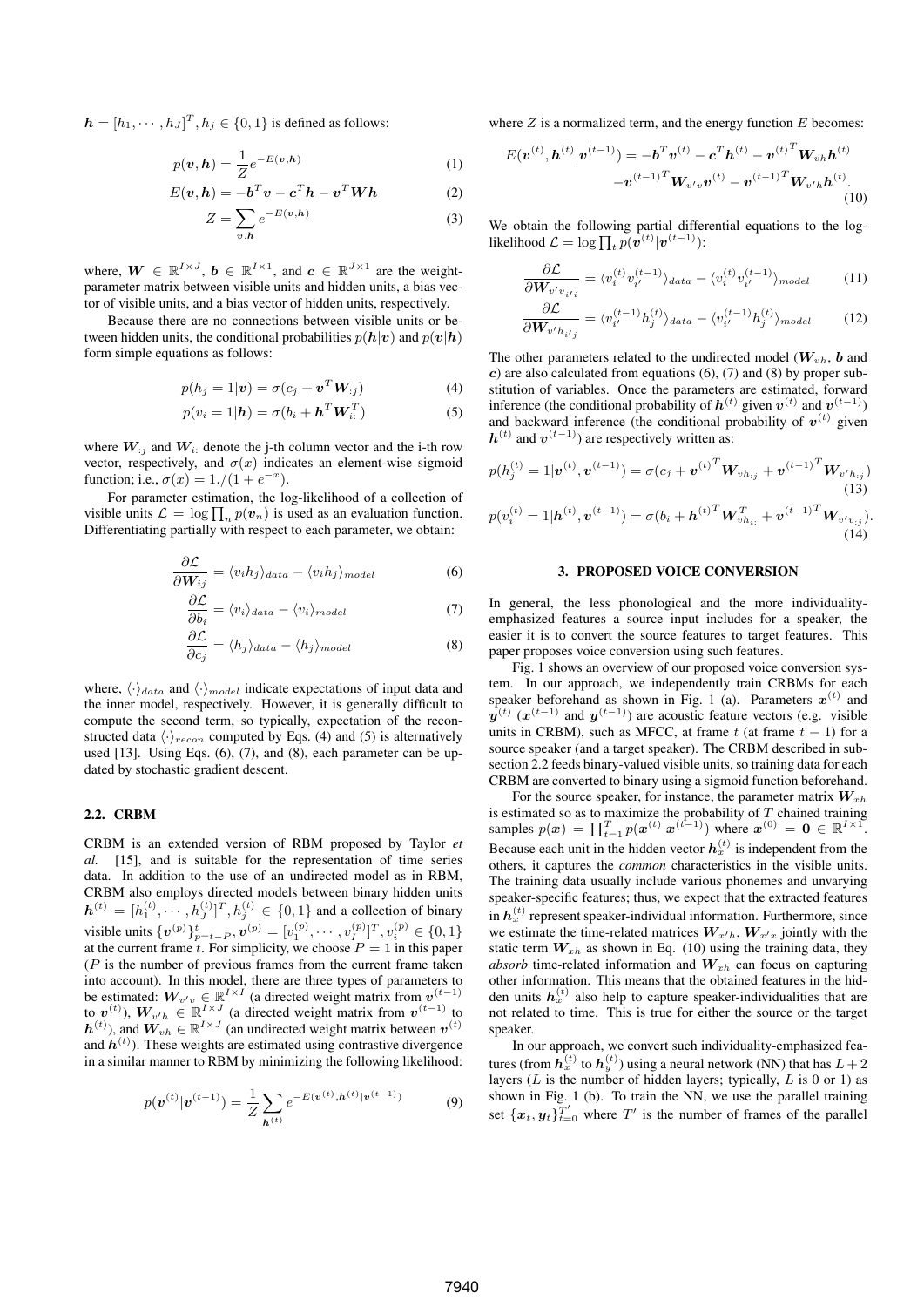data<sup>1</sup>. During the training stage of the NN, the projected vectors of the source speaker's acoustic features  $h_x^{(t)}$  are the inputs, and the projected vectors of the corresponding target speaker's features  $h_y^{(t)}$ are outputs, calculated  $as^2$ :

$$
h_x^{(t)} = \sigma(W_{xh}x^{(t)} + W_{x'h}x^{(t-1)} + c_x)
$$
 (15)

$$
h_{y}^{(t)} = \sigma(W_{yh}y^{(t)} + W_{y'h}y^{(t-1)} + c_y)
$$
 (16)

from Eqs. (13) and (14), where  $c_x$  and  $c_y$  are bias vectors of forward inference for a source speaker and a target speaker, respectively. Weight parameters of the NN  $\{W_l, d_l\}_{l=0}^L$  are estimated to minimize the error between the output  $\eta(\boldsymbol{h}_x^{(t)})$  and the target vector  $h_y^{(t)}$  as is typical for a NN. Once the weight parameters are estimated, an input vector  $h_x^{(t)}$  is converted to:

$$
\eta(\bm{h}_x^{(t)}) = \bigodot_{l=0}^{L} \eta_l(\bm{h}_x^{(t)}) \tag{17}
$$

$$
\eta_l(\boldsymbol{h}_x^{(t)}) = \sigma(\boldsymbol{W}_l \boldsymbol{h}_x^{(t)} + \boldsymbol{d}_l)
$$
\n(18)

where  $\bigcirc_{l=0}^{L}$  denotes the composition of  $L+1$  functions. For instance,  $\widehat{O}_{l=0}^{\stackrel{\sim}{1}} \eta_l(z) = \sigma(W_1 \sigma(W_0 z + d_0) + d_1)$  for a NN with one hidden layer.

To convert the output of the NN to the acoustic features of the target speaker, we just use backward inference of a CRBM using Eq. (14), resulting in:

$$
p(\boldsymbol{y}^{(t)}|\boldsymbol{h}_y^{(t)},\boldsymbol{y}^{(t-1)}) = \sigma(\boldsymbol{W}_{y_h}^T \boldsymbol{h}_y^{(t)} + \boldsymbol{W}_{y'y} \boldsymbol{y}^{(t-1)} + \boldsymbol{b}_y)
$$
(19)

where  $b_y$  is a bias vector of backward inference for the target speaker.

Summarizing the above discussion, a voice conversion function of our method from a source acoustic vector  $x^{(t)}$  to a target vector  $y^{(t)}$  at frame *t*, given the previous vectors  $x^{(t-1)}$  and  $y^{(t-1)}$ , is written as:

$$
\boldsymbol{y}^{(t)} = \bigodot_{k=0}^{L+2} \sigma(\boldsymbol{W}_{(k)} \boldsymbol{x}^{(t)} + \boldsymbol{a}_{(k)}(\boldsymbol{x}^{(t-1)}, \boldsymbol{y}^{(t-1)}))
$$
(20)

where  $W_{(k)}$  and  $a_{(k)}(x^{(t-1)}, y^{(t-1)})$  denote elements of a set of dynamic parameters  $\Theta^{(t)} = \{ \boldsymbol{W}, \boldsymbol{a}^{(t)} \}$ :

$$
W = \{W_{(k)}\}_{k=0}^{L+2}
$$
 (21)

$$
= \left\{ \boldsymbol{W}_{xh}, \boldsymbol{W}_0, \cdots, \boldsymbol{W}_L, \boldsymbol{W}_{yh}^T \right\} \tag{22}
$$

$$
\mathbf{a}^{(t)} = \{ \mathbf{a}_{(k)}(\mathbf{x}^{(t-1)}, \mathbf{y}^{(t-1)}) \}_{k=0}^{L+2}
$$
(23)

$$
=\{W_{x'h}x^{(t-1)}+c_x,d_0,\cdots,d_L,W_{y'y}y^{(t-1)}+b_y\}.\quad \ \ \, (24)
$$

The conversion function shown in Eq. (20) implies a dynamic model of a  $(L + 4)$ -layer NN with sigmoid activated functions. Therefore, we can fine-tune each parameter of the entire network consisting of the two CRBMs and the NN by back-propagation using the acoustic parallel data.

As Eq. (20) indicates, we need a current acoustic vector from a source speaker, and previous vectors from both a source speaker and a target speaker to estimate the target speaker's current acoustic



Fig. 1. (a) CRBMs for a source speaker (below) and a target speaker (above), (b) our proposed voice conversion architecture combining two speaker-dependent CRBMs with a NN.

vector. However, we never know the correct previous vector of the target speaker, so in practice, we use the last converted (estimated) vectors as the previous target vector iteratively, starting from a zero vector. We confirmed that this approach worked well through our preliminary experiments.

Meanwhile, a conventional GMM-based approach [9] with *M* Gaussian mixtures converts the source features *x* as

$$
y = \sum_{m=1}^{M} P(m|x) (\Sigma_{yx}^{(m)} \Sigma_{xx}^{(m)-1} (x - \mu_x^{(m)}) + \mu_y^{(m)})
$$
\n(25)

$$
P(m|\mathbf{x}) = \frac{w^{(m)} \mathcal{N}(\mathbf{x}; \boldsymbol{\mu}_x^{(m)}, \boldsymbol{\Sigma}_{xx}^{(m)})}{\sum_{m=1}^M w^{(m)} \mathcal{N}(\mathbf{x}; \boldsymbol{\mu}_x^{(m)}, \boldsymbol{\Sigma}_{xx}^{(m)})}
$$
(26)

and is an additive model of non-linear functions. Our approach using Eq. (20) is based on the composite function of multiple different non-linear functions feeding time-series data. Therefore, it is expected that our composite model can represent more complex relationships than the conventional GMM-based method and other static network approaches [11, 12].

#### 4. EXPERIMENTS

#### 4.1. Setup

We conducted voice conversion experiments using the ATR Japanese speech database [17], comparing our method ("Our") with the wellknown GMM-based approach ("GMM"), conventional NN-based voice conversion ("NN") and our previous work [12] ("DBN"). From this database, we used a male speaker (MMY) for the source, and a female speaker (FTK) for the target. As an input vector, 24-dimensional MFCC features were calculated from STRAIGHT spectra [18] using filter-theory [19] to decode the MFCC back to STRAIGHT spectra in the synthesis stage. For the GMM-based approach (64 mixtures), we further calculated delta (24 dimensions) and delta-delta (24 dimensions) features as typically done for GMMbased VC, and concatenated them as a super vector (72 dimensions in total) to provide a fair comparison with our method (that operates using multiple frames  $x^{(t)}$  and  $x^{(t-1)}$ ). The parallel data of the

<sup>&</sup>lt;sup>1</sup>For sake of simplicity, we used the same parallel data for both training of the CRBMs and the NN in our experiments  $(T' = T)$ .

<sup>&</sup>lt;sup>2</sup>We use the expected values of  $h_x^{(t)}$  and  $h_y^{(t)}$  as the latent features.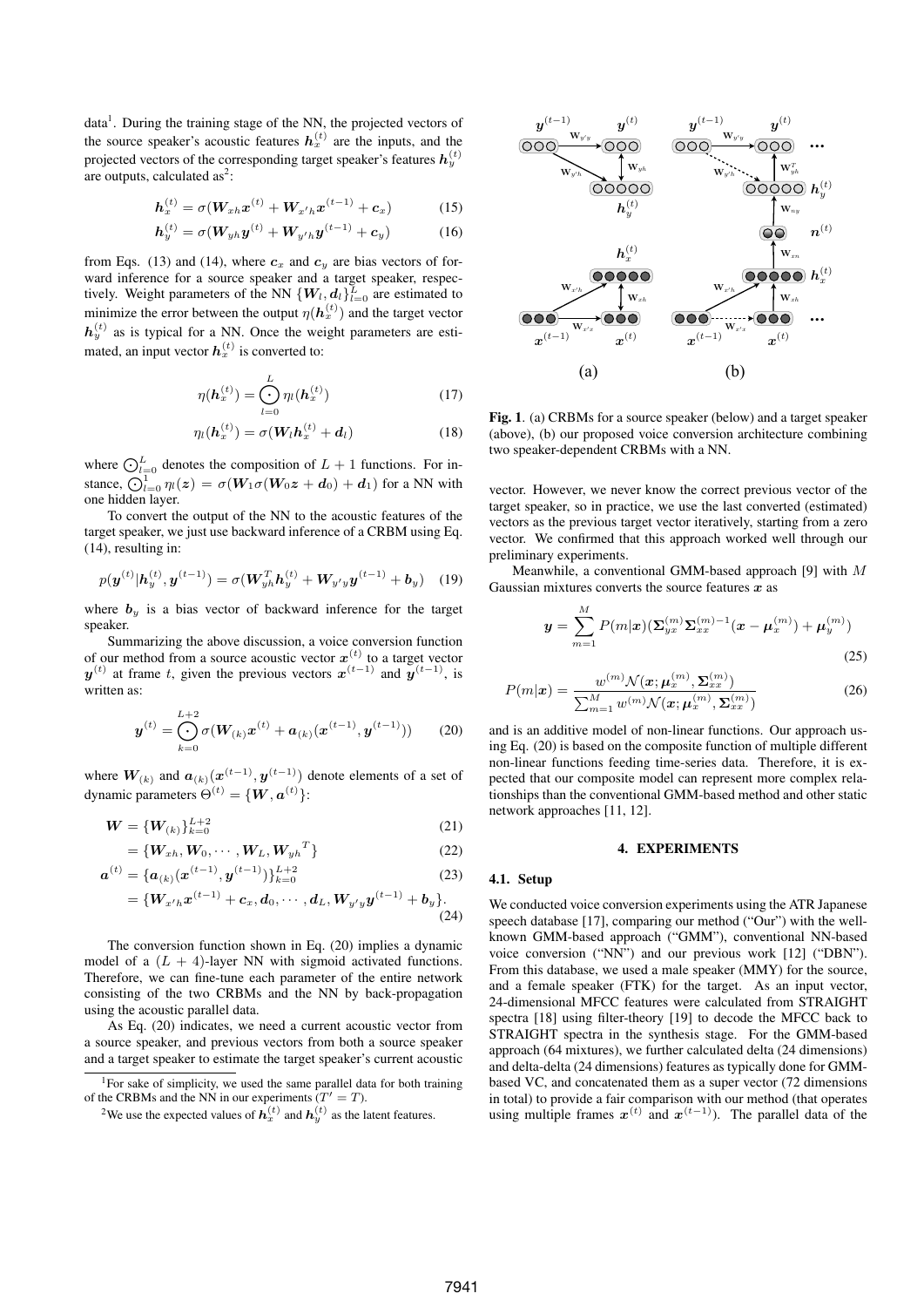| <b>Table 1.</b> Various architectures used for the preliminary experiment. |  |  |
|----------------------------------------------------------------------------|--|--|
|----------------------------------------------------------------------------|--|--|

| Arcitectures | NN                    | <b>DBN</b> [12]     | Our method                      | Lavers |
|--------------|-----------------------|---------------------|---------------------------------|--------|
| arc. 1       | [24-24-24-24]         | $[24:24-24:24]$     | $[(24,24):24-(24,24):24]$       |        |
| arc. $2$     | [24-48-48-24]         | $[24:48-48:24]$     | $[(24,24):48-(48,24):24]$       |        |
| arc. $3$     | $[24-24-24-24-24-24]$ | [24:24:24-24:24:24] | $[(24,24):24:24-24:(24,24):24]$ |        |
| arc. $4$     | $[24-48-24-24-48-24]$ | [24:48:24-24:48:24] | $[(24,24):48:24-24:(48,24):24]$ |        |



Fig. 2. Averaged mel-cepstral distortion with changing network architetures ( $N = 10,000$ ).



Fig. 3. Averaged mel-cepstral distortion for each method.

source/target speakers processed by Dynamic Programming were created from 216 word utterances in the dataset, and were used for training. Note that the parallel data were prepared for the NN and GMM methods, and two speaker-wise CRBMs were trained independently. We set the learning rate and the number of epochs in the gradient descent-based training of CRBMs be 0.01 and 200, respectively. For the objective test, 20 sentences (about 70 sec. long) that were not included in the training data were arbitrarily selected from the database. For the objective evaluation, we used MCD (mel-cepstral distortion) to measure how close the converted vector is to the target vector in mel-cepstral space. We calculated the MCD for each frame in the training data, and averaged the MCD values for the final evaluation.

### 4.2. Evaluation

We first investigated how our approach works as the architecture of the VC network changes, comparing it to conventional NN-based VC and DBN-based VC with similar architecture. In this preliminary experiment, 4 types of architectures are compared, where we changed the number of layers and the number of units in each layer



Fig. 4. MOS scores w.r.t. speaker individuality and naturalness. The error bars show 95% confidence intervals.

as listed in Table 1. The values in the table indicate the number of units from the source layer to the target layer. For our method, for instance, the numbers are described as *[CRBM for source - NN - CRBM for target]*. Fig. 2 compares the averaged MCD obtained for each architecture. As shown in Fig. 2, the deeper architecture (such as "arc. 3") does not always provide better results than shallower architectures. The best architecture using our method was "arc. 2", so the four-layer architecture "arc. 2" is used for all the remaining experiments reported in this paper.

Fig. 3 and Fig. 4 summarize the experimental results, comparing each method with respect to objective and subjective criteria, respectively. For the subjective evaluation, MOS (mean opinion score) listening tests were conducted, where 9 participants listened to pairs of an original target speech signal (generated from analysisby-synthesis) and the converted speech signals for each method, and then selected how close the converted speech sounded to the original one in terms of speaker individuality and naturalness on a 5-point scale (5: excellent, 4: good, 3: fair, 2: poor, and 1: bad). As shown in these figures, our approach ("Our") outperformed other conventional methods (GMM, DBN and NN) in both criteria (all differences are significant at a significance level of 0*.*01). The reason for the improvement is attributed to the fact that our time-invariant high-order conversion system using CRBMs is able to capture and convert the abstractions of speaker individualities better than the other methods. Especially as shown in Fig. 4, our approach achieved high performance in naturalness. This is because the CRBMs captured timerelated information and alleviated jaggy noise caused by frame-byframe conversion.

#### 5. CONCLUSION

We presented a voice conversion method that combines speakerdependent CRBMs and a NN to extract speaker-individual information for specch conversion. Through experiments, we showed improvement of speech conversion in terms of MCD and MOS criteria when compared with the well-known conventional GMM-based approach and other network-based approaches.